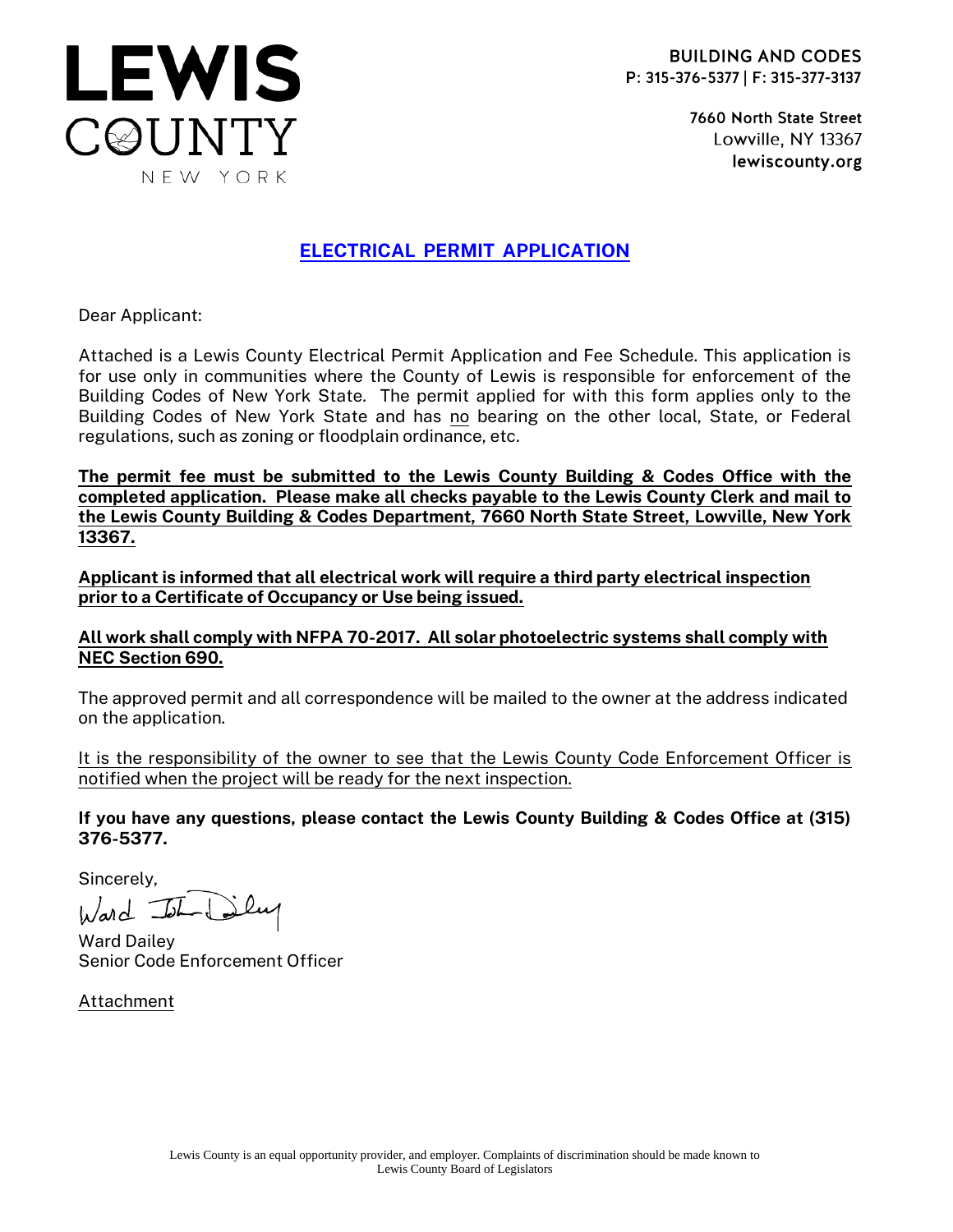#### LEWIS COUNTY BUILDING & CODES DEPARTMENT LEWIS COUNTY COURT HOUSE 7660 N. STATE ST. LOWVILLE, NEW YORK 13367 Phone: (315) 376-5377 Fax: (315) 377-3137

|                                                                             | Permit Number                                                                                                                                                                                                                  |
|-----------------------------------------------------------------------------|--------------------------------------------------------------------------------------------------------------------------------------------------------------------------------------------------------------------------------|
|                                                                             | <b>Electrical Permit Application</b>                                                                                                                                                                                           |
| Date $\qquad$                                                               | Census Code                                                                                                                                                                                                                    |
|                                                                             |                                                                                                                                                                                                                                |
|                                                                             |                                                                                                                                                                                                                                |
|                                                                             |                                                                                                                                                                                                                                |
|                                                                             |                                                                                                                                                                                                                                |
|                                                                             | Contractor Name                                                                                                                                                                                                                |
|                                                                             |                                                                                                                                                                                                                                |
|                                                                             |                                                                                                                                                                                                                                |
|                                                                             | Description of Project Project Project Contract Contract Contract Contract Contract Contract Contract Contract Contract Contract Contract Contract Contract Contract Contract Contract Contract Contract Contract Contract Con |
|                                                                             | Electrical Inspector entrance and the contract of the contract of the contract of the contract of the contract of the contract of the contract of the contract of the contract of the contract of the contract of the contract |
| Value of Work (materials $\&$ labor) - $\$$                                 |                                                                                                                                                                                                                                |
| Right of Way prior to installation                                          | ° Driveways may be subject to regulation, applicant is responsible to contact entity that controls road                                                                                                                        |
| Plan, and an approved Zoning / Land Use Permit where required by your town. | To apply for a Building Permit, you MUST provide this Application filled out, a check payable to the Lewis<br>County Clerk for the application fee, One (1) copy of a Plot Plan, Two (2) copies of a Building Plan, or Floor   |
|                                                                             | <b>Residential Alterations Fee Schedule</b>                                                                                                                                                                                    |
| Up to \$5,000<br>For each \$3,000 over the first \$5,000                    | \$40.00<br>5.00<br>S                                                                                                                                                                                                           |
| <b>SINGLE FAMILY / DUPLEX</b><br>Service size: ________ amps                | <b>SIGNS</b><br><b>MULTI-FAMILY</b>                                                                                                                                                                                            |
| <b>PHOTOVOLTAIC</b>                                                         | <b>SEPARATELY DERIVED</b><br><b>GENERATORS</b><br><b>SYSTEMS</b><br><b>WIND / HYDRO</b><br>(over $4,000$ watts)                                                                                                                |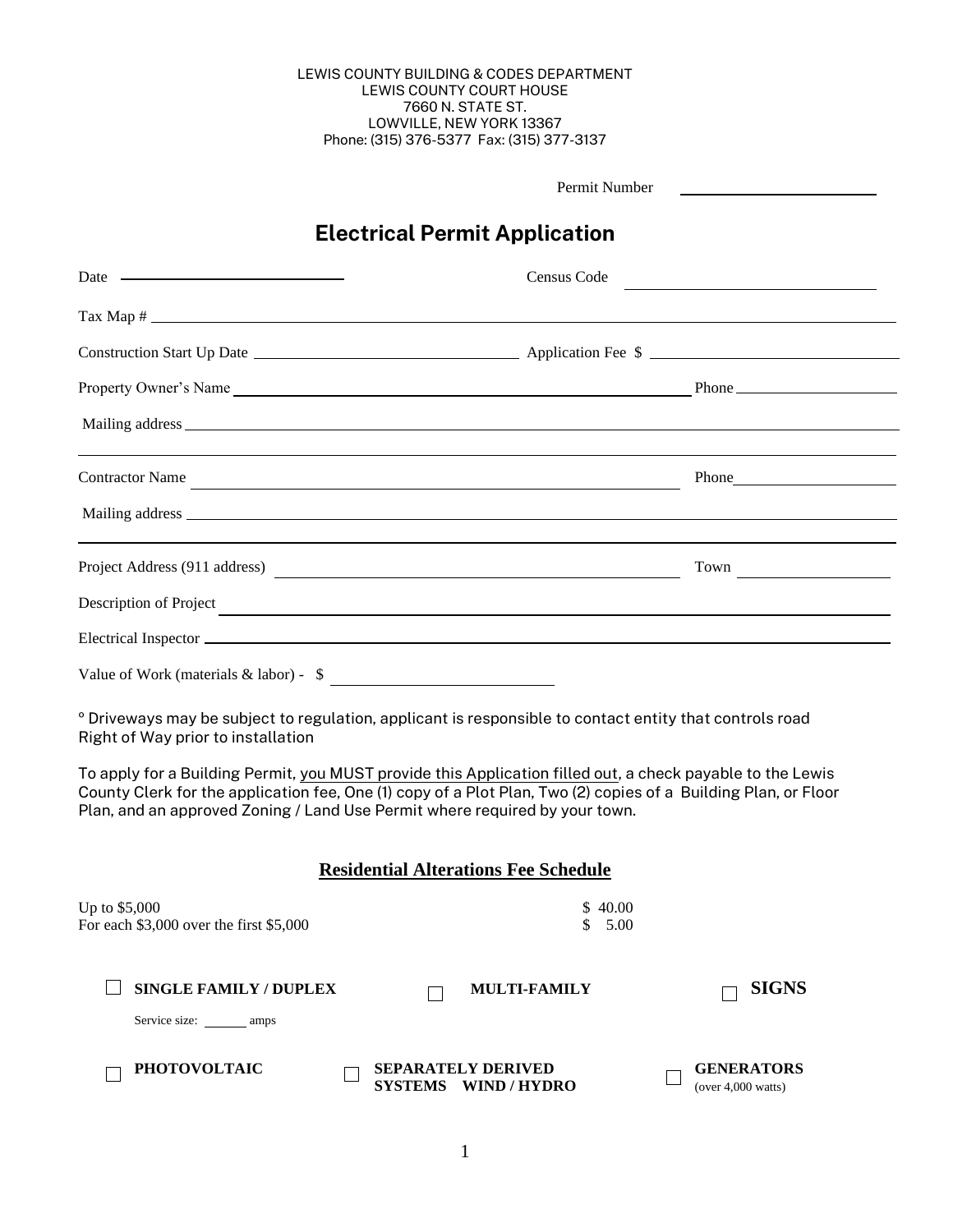| Qty.                     | <b>RESIDENTIAL FIXTURES / EQUIPMENT:</b><br><b>Description</b> | Rating | <b>NEW</b><br>Qty.       | <b>REPLACEMENT</b><br><b>Description</b> | Rating                      |
|--------------------------|----------------------------------------------------------------|--------|--------------------------|------------------------------------------|-----------------------------|
|                          | <b>New Residential Service</b>                                 |        |                          | Fan Coil Unit                            |                             |
|                          | Service                                                        |        |                          | Furnace (Electric)                       |                             |
|                          | Temporary/Permanent                                            |        |                          | Furnace (Gas/Oil)                        | $\sim$ $\sim$ $\sim$ $\sim$ |
|                          |                                                                |        |                          |                                          |                             |
| <b>Contract Contract</b> | Temporary/Construction                                         |        | <u>and the state</u>     | <b>Heating Equipment</b>                 |                             |
| and the control          | Sub Panel                                                      |        | and the company          | Receptacles                              |                             |
| <b>Contract Contract</b> | Switches                                                       |        | $\overline{\phantom{a}}$ | Compactor                                |                             |
|                          | Sub Meter                                                      |        |                          | Cook-top                                 |                             |
| <b>Contract Contract</b> | <b>Circuits</b>                                                |        |                          | <b>Dishwasher</b>                        |                             |
|                          | <b>Fixtures</b>                                                |        | and the company          | Disposal                                 |                             |
|                          | Air Cleaner                                                    |        |                          | <b>Dryer</b>                             |                             |
|                          | Air Conditioner                                                |        |                          | Humidifier                               |                             |
|                          | <b>Baseboard Heat</b>                                          |        |                          | <b>UPS System - KVA</b>                  |                             |
|                          | Unit Heater                                                    |        |                          | <b>Security System</b>                   |                             |
|                          | <b>Attic Fan</b>                                               |        | and the control of       | <b>Water Heater</b>                      |                             |
|                          | Ceiling Fan                                                    |        |                          | <b>Water Pump</b>                        |                             |
|                          | Central Vacuum                                                 |        |                          | <b>Overhead Door Openers</b>             |                             |
|                          | Generator - KW                                                 |        |                          | <b>Meters</b>                            |                             |
| <b>Contract Contract</b> | Hot Tub Pump - HP                                              |        |                          | Other - KW                               |                             |
|                          | Hydro Tub Pump - HP                                            |        |                          | Oven                                     |                             |
|                          | Motor - HP                                                     |        |                          | Range                                    |                             |
|                          | Sump Pump - HP                                                 |        |                          | <b>Smoke Detector</b>                    |                             |
|                          | Transformer - KVA                                              |        | and the state of         | Other - HP                               |                             |
|                          | <b>Photovoltaic Panels</b>                                     |        |                          | <b>Wind Turbines</b>                     |                             |
|                          | <b>Batteries/Storage System</b>                                |        |                          | Converters                               |                             |
|                          | Inverters                                                      |        |                          | Kilns                                    |                             |
|                          |                                                                |        |                          |                                          |                             |
|                          | <b>Heat Pump</b>                                               |        |                          | Elevator                                 |                             |
|                          | Vehicle Charging                                               |        |                          | Solar Thermal/Systems                    |                             |

PREMISES WIRING (SYSTEM) That interior and exterior wiring, including power, lighting, control and signal circuit wiring together with all of their associated hardware, fittings and wiring devices, both permanently and temporarily installed, that extends from the service point or source of power such as a battery, a solar photovoltaic system, or a generator, transformer, or converter winding, to the outlet(s). Such wiring does not include wiring internal to appliances, luminaries (fixtures), motors, controllers, and similar equipment.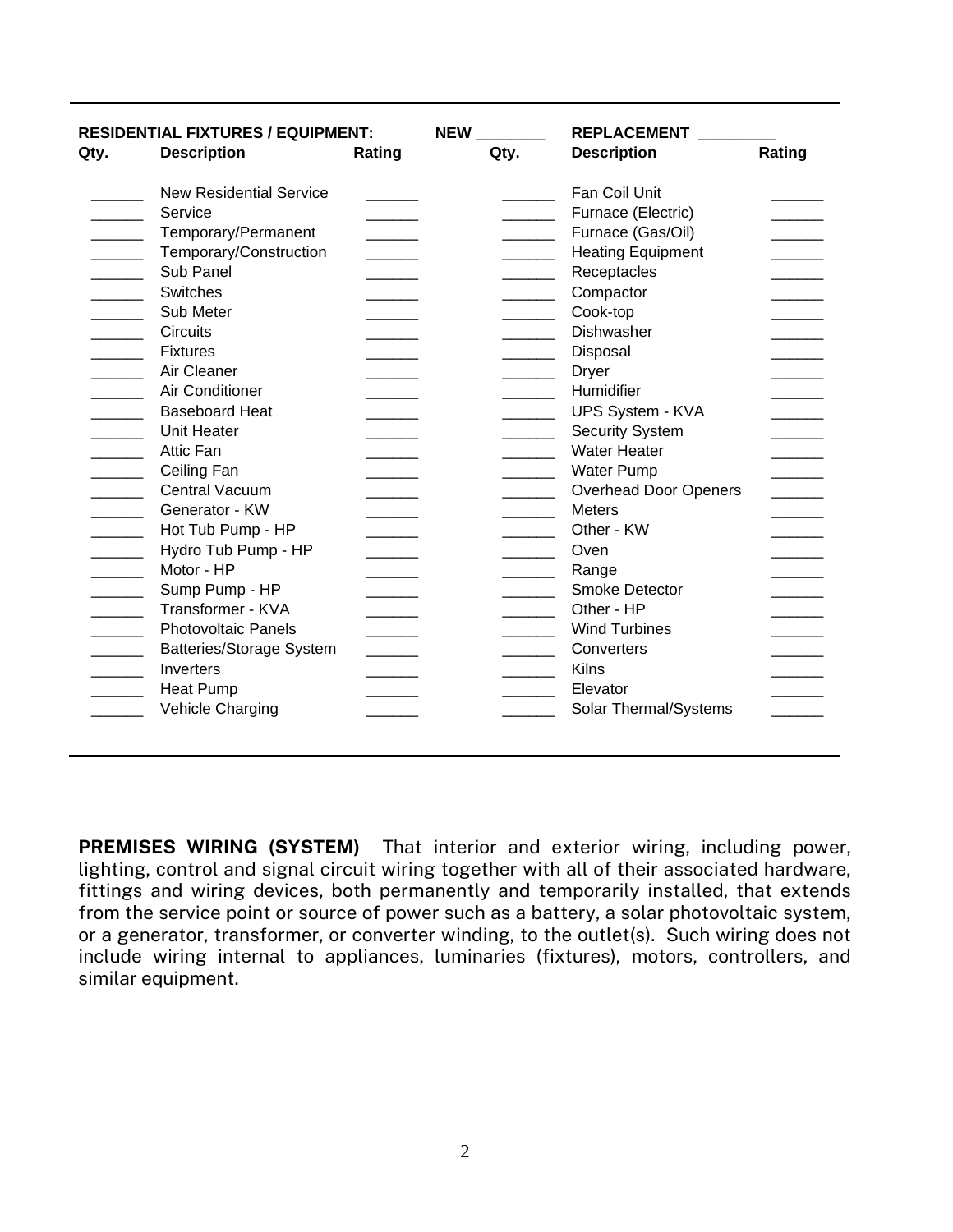# Affidavit of Exemption to Show Specific Proof of Workers' Compensation Insurance

Coverage for a 1, 2, 3, or 4 Family, Owner-occupied Residence.

#### \*\*This form cannot be used to waive the workers' compensation rights or obligation of any party.\*\*

Under penalty of perjury, I certify that I am the owner of the 1, 2, 3, or 4 family, owner-occupied residence (including condominiums) listed on that building permit that I am applying for, and I am not required to show specific proof of workers' compensation insurance coverage for such residence because (please check the appropriate box):

- $\Box$ I am performing all the work for which the building permit was issued.
- I am not hiring, paying, or compensating in any way for the individual(s) that is(are)  $\Box$ performing all the work for which the building permit was issued or helping me perform such work.
- $\Box$ I have a homeowners' insurance policy that is currently in effect and covers the property listed on the attached building permit AND am hiring or paying individuals a total of less than forty (40) hours per week (aggregate hours for all paid individuals on the jobsite) for which the building permit was issued.

I also agree to either:

- $\triangleright$  acquire appropriate workers' compensation coverage and provide appropriate proof of that coverage on forms approved by the Chair of the NYS Workers' Compensation Board to the government entity issuing the building permit if I need to hire of pay individuals a total of forty (40) hours or more per week (aggregate hours for all paid individuals on the jobsite) for work indicated on the building permit, or if appropriate, file a WC/Db-100 exemption form; OR
- $\triangleright$  have the general contractor, performing the work on the 1, 2, 3, or 4 family, owneroccupied residence (including condominiums) listed on the building permit that I am applying for, provide appropriate proof of workers' compensation coverage or proof of exemption from that coverage on forms approved by the Chair of the NYS Workers' Compensation Board to the government entity issuing the building permit if the project takes a total of forty (40) hours or more per week (aggregate hours for all paid individuals on the jobsite) for work indicated on the building permit.

| (Signature of Homeowner)                            | (Date Signed)                     |  |  |
|-----------------------------------------------------|-----------------------------------|--|--|
| (Homeowner's Name Printed)                          | Home Telephone Number:            |  |  |
| Property Address that requires the building permit: | Sworn to before me this<br>day of |  |  |
|                                                     | (County Clerk of Notary Public)   |  |  |

Once notarized, this Form BP-1 serves as an exemption for both workers' compensation and disability benefits insurance coverage.

 $BP-1 (9-07)$  NY-WCB